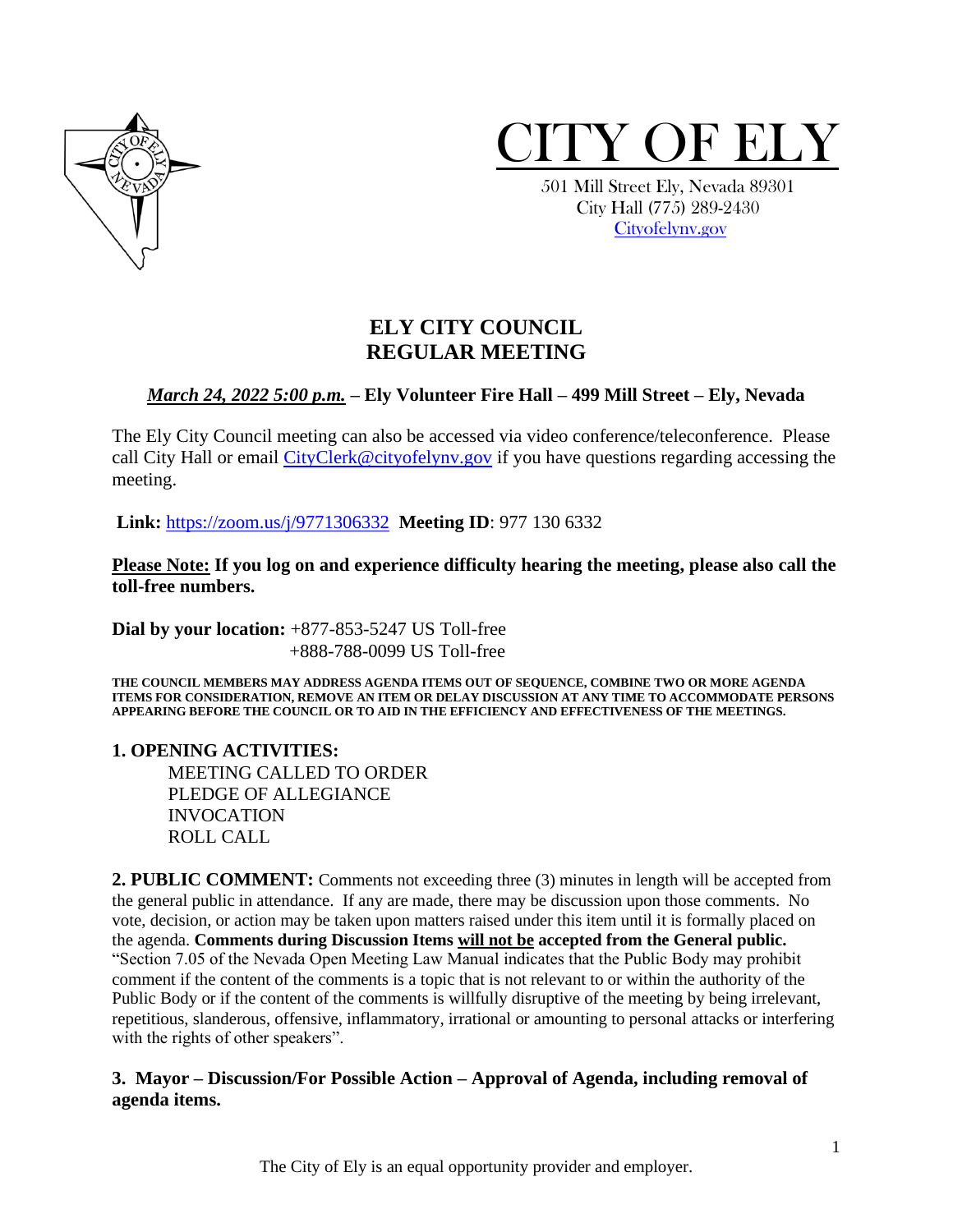### **4. CITY DEPARTMENT REPORTS**

- ➢ **FIRE CHIEF**
- ➢ **POLICE CHIEF**
- ➢ **[MUNICIPAL COURT JUDGE](https://www.cityofelynv.gov/pdf/CityCouncil2022/cc3-24-22/MuniCourtFebruary22report.pdf)**
- ➢ **CITY ATTORNEY**
- ➢ **CITY CLERK**
- ➢ **CITY TREASURER**
- ➢ **CITY PUBLIC WORKS SUPERVISOR**
- ➢ **CITY WATER OPERATOR**
- ➢ **CITY ENGINEER**
- ➢ **CITY BUILDING OFFICIAL**
- **5. REPORTS**

**CITY COUNCIL [MAYOR](https://www.cityofelynv.gov/pdf/CityCouncil2022/cc3-24-22/MayorsRpt03-24-2022.pdf)**

## **6. ITEMS FOR DISCUSSION/POSSIBLE ACTION OF THE ELY CITY COUNCIL AS RECOMMENDED BY THE CITY TREE BOARD.**

1. Chairman Wolf – [Discussion/For Possible Action](https://www.cityofelynv.gov/pdf/CityCouncil2022/cc3-24-22/ArborDay2022ProclamationTemplate.pdf) – Approval that May 7, 2022 be proclaimed Arbor Day in the City of Ely.

## **7. ITEMS FOR DISCUSSION/POSSIBLE ACTION ONLY OF THE ELY CITY COUNCIL.**

A. CONSENT AGENDA (These items may be approved in <u>one motion</u> by the Council as its first action of business under For Discussion/Possible Action items.) Approval of the Consent Agenda approves each of these items. Council Members may remove any item from the Consent Agenda by notifying the Mayor or Mayor pro temp.

**MOTION:** Move to approve the Consent Agenda item 7A-1 Minutes and 7A-2 Bills.

Moved by: \_\_\_\_\_\_\_\_\_\_\_\_\_\_\_\_ Second by: \_\_\_\_\_\_\_\_\_\_\_\_\_\_\_ Vote: \_\_\_\_\_\_\_\_\_\_\_\_\_\_\_\_\_

- 1. Discussion/For Possible Action –Minutes.
	- [February 24, 2022](https://www.cityofelynv.gov/pdf/CityCouncil2022/cc3-24-22/cc2-24-22meeting.pdf)
	- [March 4, 2022](https://www.cityofelynv.gov/pdf/CityCouncil2022/cc3-24-22/ccnnry3-4-22meeting.pdf)
- 2. Discussion/For Possible Action –Bills.
	- [March 7, 2022](https://www.cityofelynv.gov/pdf/CityCouncil2022/cc3-24-22/cc3-7-22bills.pdf)

### **B. NEW BUSINESS**

1. Mayor Robertson – [Discussion/For Possible Action](https://www.cityofelynv.gov/pdf/CityCouncil2022/cc3-24-22/RPC2022CityOpening.pdf) – Approve Mayoral appointment of Kenna Almberg to the Regional Planning Commission, with term expiring December 31, 2023.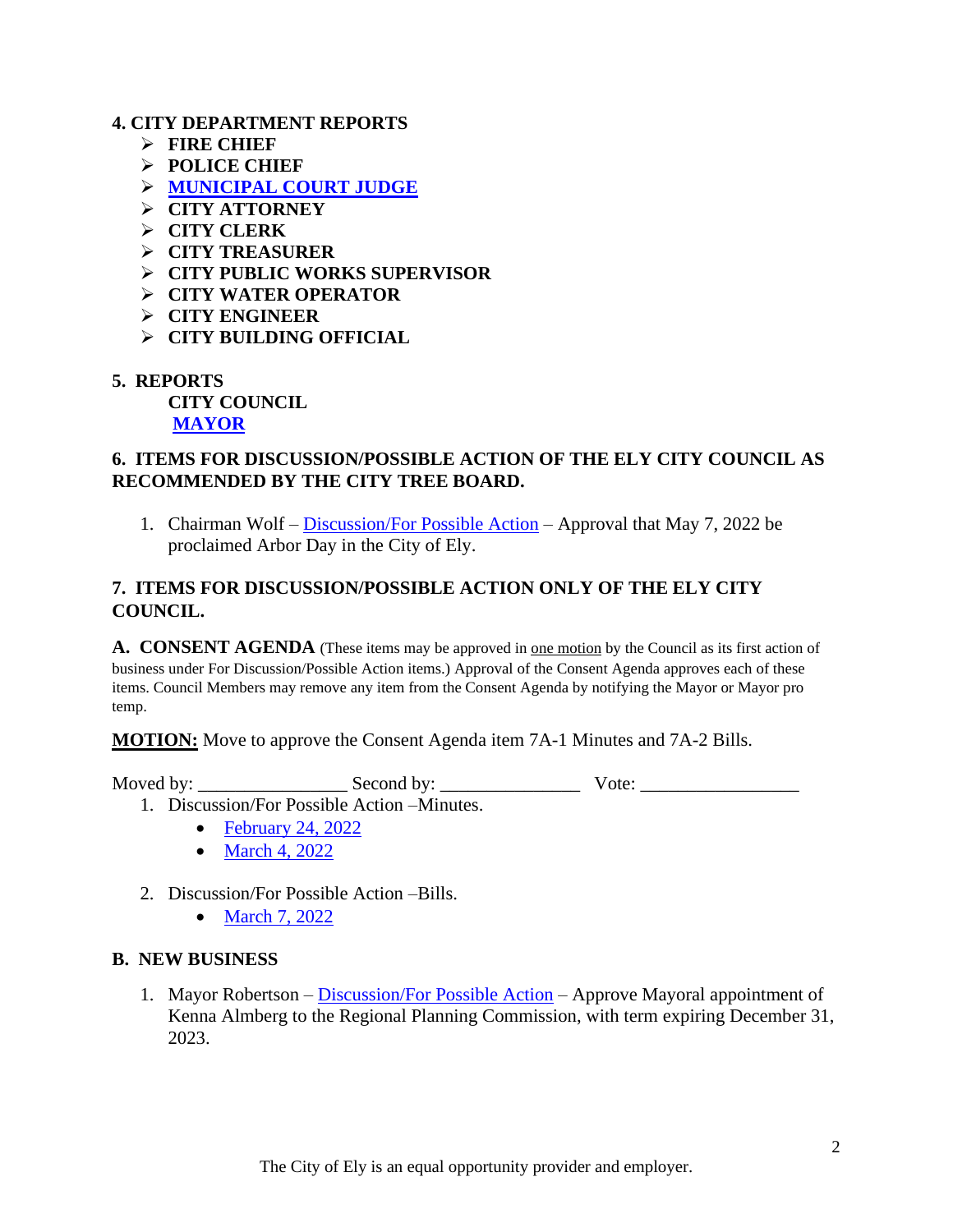- 2. Mayor Robertson [Discussion/For Possible Action](https://www.cityofelynv.gov/pdf/CityCouncil2022/cc3-24-22/Firedept7thmanstipend.pdf) Consideration and possible approval of request from Ely Volunteer Fire Department to increase the  $7<sup>th</sup>$  Man Stipend from the current \$1,050 per month to \$2,000 per month.
- 3. Councilman Spear Councilman Alworth Discussion Only Update on PORTER Group efforts on behalf of the City of Ely.
- 4. Councilman Alworth [Discussion/For Possible Action](https://www.cityofelynv.gov/pdf/CityCouncil2022/cc3-24-22/PORTERLetterofEngagement.pdf) Approve extension of PORTER Group's current engagement with the City of Ely.
- 5. Council Members City Fire Chief Stork [Discussion/For Possible Action](https://www.cityofelynv.gov/pdf/CityCouncil2022/cc3-24-22/Resolution2022-05.pdf) Approve Resolution 2022-05 amending the Emergency Medical Service (EMS) Billing Rate Schedule.
- 6. Council Members City Treasurer Trask Discussion/For Possible Action Approval to report American Rescue Plan Act (ARPA) funds received by the City of Ely under the "Standard Allowance" option.
- 7. Council Members City Treasurer Trask Discussion/For Possible Action Approval for continued utilization of *Hinton Burdick CPAs & Advisors'* consultation services on American Rescue Plan Act (ARPA) expenditures and reporting not to exceed \$5,000.
- 8. Council Members City Clerk Lee [Discussion/For Possible Action](https://www.cityofelynv.gov/pdf/CityCouncil2022/cc3-24-22/Popeabatement.pdf) Approval of abatement action to include the removal of the RV believed to be occupied and accumulation of debris on private property located at Parcel No. 001-093-05, currently owned by Juanita H. Pope ET AL and Sally Marques ET AL; current zoning does not allow for the use of a Recreational Vehicle to be used as a dwelling unit per Title 12 ZONING REGULATIONS and the accumulation of debris is in violation of City Code 4-  $1-4(I)$ .

**8. PUBLIC COMMENT:** Comments not exceeding three (3) minutes in length will be accepted from the general public in attendance. If any are made, there may be discussion upon those comments. No vote, decision, or action may be taken upon matters raised under this item until it is formally placed on the agenda. "Section 7.05, of the Nevada Open Meeting Law Manual indicates that the Public Body may prohibit comment if the content of the comments is a topic that is not relevant to or within the authority of the Public Body or if the content of the comments is willfully disruptive of the meeting by being irrelevant, repetitious, slanderous, offensive, inflammatory, irrational or amounting to personal attacks or interfering with the rights of other speakers".

# **9. ADJOURNMENT: THE MEETING MAY BE ADJOURNED BY APPROPRIATE**

**MOTION OF THE CITY COUNCIL.** \* Open session – Action/Discussion – Personnel\*\* The meeting may be closed by appropriate motion for the purpose of discussion on any matter allowed under N.R.S. 241.031 and 241.033, (1) nothing contained in this chapter prevents a public body from holding a closed meeting to consider the character, alleged misconduct, professional competence or physical or mental health of a person/employee. (2) A public body may close a meeting upon a motion, which specifies the nature of the business to be considered. (3) This chapter does not: (a) Apply to judicial proceedings. (b) Prevent the removal of any person who willfully disrupts a meeting to the extent that its orderly conduct is made impractical. (c) Prevent the exclusion of witnesses from a public or private meeting during the examination of another witness. (d) Require that any meeting be closed to the public. (e) Permit a closed meeting for the discussion of the appointment of any person to public office or as a member of a public body. (4) The exception provided by this section, and electronic